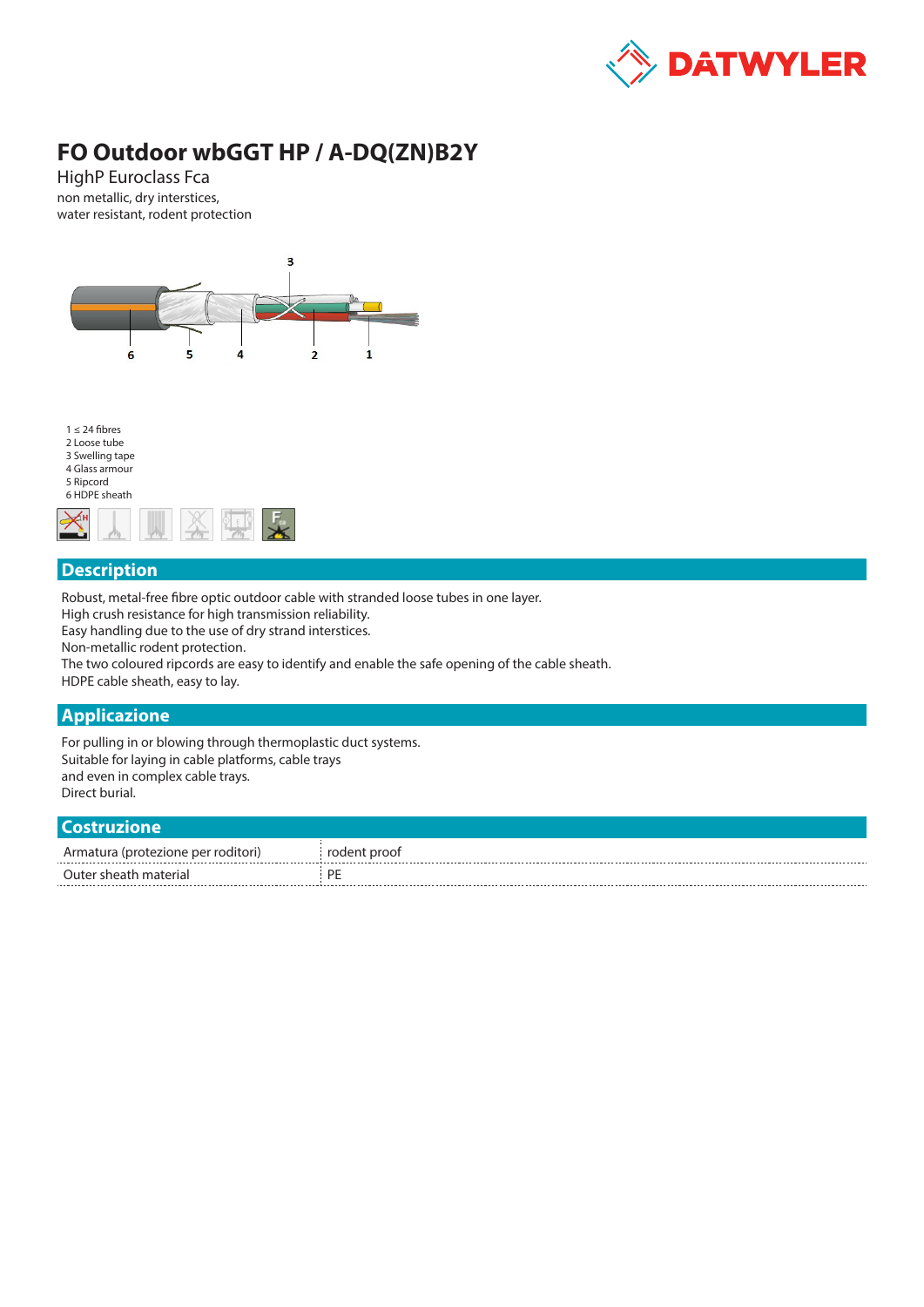

## **Proprietà generali**

| Impronta                 | DATWYLER «cable type» «Datwyler designation» «DIN designation» «no. of fibres» «fibre<br>type» «add. text» «batch no.» «meter marks» |
|--------------------------|--------------------------------------------------------------------------------------------------------------------------------------|
| Installation temperature | $-10\degree$ C - +50 $\degree$ C                                                                                                     |
| Integrità del circuito   | No                                                                                                                                   |
| Operating temperature    | $-40\degree$ C - $+70\degree$ C                                                                                                      |
| Storage temperature      | $-40\degree$ C - $+70\degree$ C                                                                                                      |

#### **Standards**

| Tensile performance             | IEC 60794-1-21 E1                                |
|---------------------------------|--------------------------------------------------|
| Crush resistance                | IEC 60794-1-21 E3                                |
| Impac                           | IEC 60794-1-21 E4                                |
| Repeated bending                | IEC 60794-1-21 E6                                |
| Torsion                         | IEC 60794-1-21 E7                                |
| Bend                            | IEC 60794-1-21 E11                               |
| Water penetration               | IEC 60794-1-22 F5                                |
| Reaction to fire (Euroclasses)  | EN 13501-6: F                                    |
| Zero halogen no corrosive gases | IEC 60754-1/-2, EN 60754-1/-2, VDE 0482-754-1/-2 |
|                                 |                                                  |

|  | <b>Versions</b> |
|--|-----------------|
|  |                 |

| Numero Materiale Product |                        | <b>Reaction To</b><br>Fire | Outer sheath<br>colour | <b>Fibre type</b>     | <b>Diametro</b><br>esterno della<br>guaina [mm] | Raggio di<br>curvatura<br>[mm] | Weight [kg\<br>km] | <b>Tensile load</b><br>[N] | Crush resist-<br>ance short<br>term [N] | Crush<br>resistance<br>continuous<br>[N] | <b>Fire load</b><br>$[kWh\m]$ | <b>Packing unit</b> |
|--------------------------|------------------------|----------------------------|------------------------|-----------------------|-------------------------------------------------|--------------------------------|--------------------|----------------------------|-----------------------------------------|------------------------------------------|-------------------------------|---------------------|
| 19005900FZ               | FO Outdoor<br>HP 1x12  | Fca                        | nera                   | E9/125<br>G.652.D OS2 | 12                                              | 180                            | 136                | 9.000                      | 8.000                                   | 3.000                                    | 1,04                          | al metro            |
| 19065100FZ               | FO Outdoor<br>HP 1x12  | Fca                        | nera                   | G50/125 OM3           | 12                                              | 180                            | 136                | 9.000                      | 8.000                                   | 3.000                                    | 1,04                          | al metro            |
| 18674800FZ               | FO Outdoor<br>HP 2x12  | Fca                        | nera                   | E9/125<br>G.652.D OS2 | 12                                              | 180                            | 136                | 9.000                      | 8.000                                   | 3.000                                    | 1,04                          | al metro            |
| 19036800FZ               | FO Outdoor<br>HP 2x12  | Fca                        | nera                   | G50/125 OM3 12        |                                                 | 180                            | 136                | 9.000                      | 8.000                                   | 3.000                                    | 1,04                          | al metro            |
| 19444400FZ               | FO Outdoor<br>HP 2x12  | Fca                        | nera                   | G50/125 OM4 12        |                                                 | 180                            | 136                | 9.000                      | 8.000                                   | 3.000                                    | 1,04                          | al metro            |
| 19005800FZ               | FO Outdoor<br>HP 3x12  | Fca                        | nera                   | E9/125<br>G.652.D OS2 | 12                                              | 180                            | 136                | 9.000                      | 8.000                                   | 3.000                                    | 1,04                          | al metro            |
| 18738500FZ               | FO Outdoor<br>HP 4x12  | Fca                        | nera                   | E9/125<br>G.652.D OS2 | 12                                              | 180                            | 136                | 9.000                      | 8.000                                   | 3.000                                    | 1,04                          | al metro            |
| 19036900FZ               | FO Outdoor<br>HP 4x12  | Fca                        | nera                   | G50/125 OM3 12        |                                                 | 180                            | 136                | 9.000                      | 8.000                                   | 3.000                                    | 1,04                          | al metro            |
| 19017100FZ               | FO Outdoor<br>HP 5x12  | Fca                        | nera                   | E9/125<br>G.652.D OS2 | 12                                              | 180                            | 136                | 9.000                      | 8.000                                   | 3.000                                    | 1,04                          | al metro            |
| 19017200FZ               | FO Outdoor<br>HP 6x12  | Fca                        | nera                   | E9/125<br>G.652.D OS2 | 12,8                                            | 195                            | 151                | 9.000                      | 8.000                                   | 3.000                                    | 1,137                         | al metro            |
| 18676000FZ               | FO Outdoor<br>HP 8x12  | Fca                        | nera                   | E9/125<br>G.652.D OS2 | 14                                              | 210                            | 179                | 9.000                      | 8.000                                   | 3.000                                    | 1,305                         | al metro            |
| 19617400FZ               | FO Outdoor<br>HP 8x12  | Fca                        | nera                   | G50/125 OM4           | - 14                                            | 210                            | 179                | 9.000                      | 8.000                                   | 3.000                                    | 1,305                         | al metro            |
| 19017400FZ               | FO Outdoor<br>HP 9x12  | Fca                        | nera                   | E9/125<br>G.652.D OS2 | 15,4                                            | 230                            | 209                | 9.000                      | 8.000                                   | 3.000                                    | 1,491                         | al metro            |
| 19017500FZ               | FO Outdoor<br>HP 10x12 | Fca                        | nera                   | E9/125<br>G.652.D OS2 | 15,4                                            | 230                            | 209                | 9.000                      | 8.000                                   | 3.000                                    | 1,491                         | al metro            |
| 19269700FZ               | FO Outdoor<br>HP 10x12 | Fca                        | nera                   | G50/125 OM3           | 15,4                                            | 230                            | 209                | 9.000                      | 8.000                                   | 3.000                                    | 1,491                         | al metro            |
| 18739400FZ               | FO Outdoor<br>HP 12x12 | Fca                        | nera                   | E9/125<br>G.652.D OS2 | 16,9                                            | 255                            | 246                | 9.000                      | 8.000                                   | 3.000                                    | 1,707                         | al metro            |
| 19031100FZ               | FO Outdoor<br>HP 12x12 | Fca                        | nera                   | G50/125 OM3           | 16,9                                            | 255                            | 246                | 9.000                      | 8.000                                   | 3.000                                    | 1,707                         | al metro            |